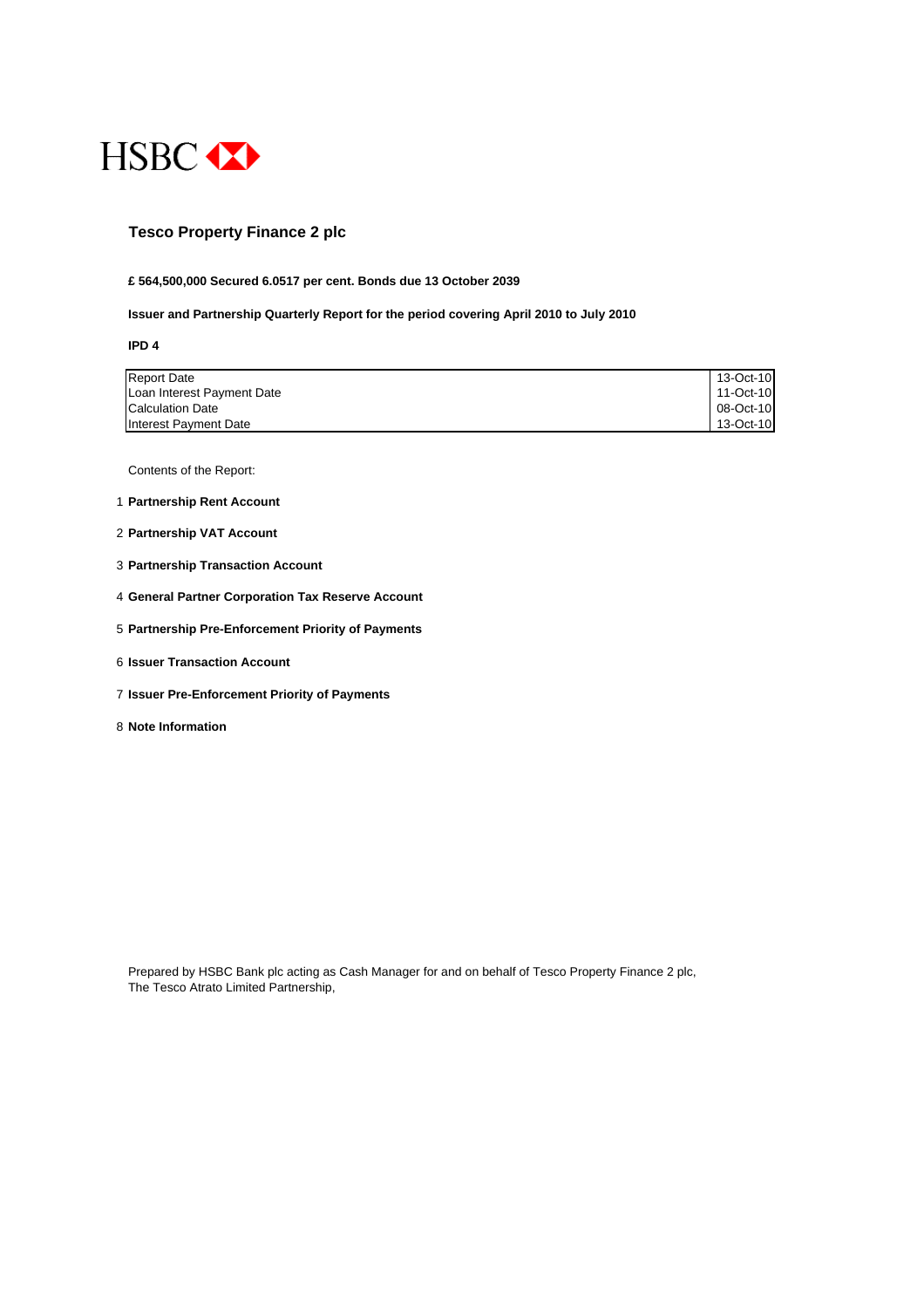## **1. Partnership Rent Account 69796072**

|             | Opening Balance                      | $0.00$ Cr           |
|-------------|--------------------------------------|---------------------|
| <b>DATE</b> | <b>ENTRY DETAILS</b>                 | CR/DR<br>AMOUNT (£) |
| 23-Sep-09   | Initial Deposit on Closing Date      | 5,000.00 Cr         |
| 28-Sep-10   | Rent                                 | 7,776,157.22 Cr     |
|             | Transfer to VAT Account (Correction) | $0.00$ Dr           |
| 11-Oct-10   | To Partnership Transaction Account   | 7,776,157.22 Dr     |
|             | <b>Closing Balance</b>               | 5,000.00 Cr         |

# **2. Partnership VAT Account 69796099**

|             | Opening Balance        | $0.00$ $Cr$     |       |
|-------------|------------------------|-----------------|-------|
| <b>DATE</b> | <b>ENTRY DETAILS</b>   | AMOUNT (£)      | CR/DR |
| 29-Sep-10   | VAT Funding            | 1,360,827.53 Cr |       |
|             | <b>Closing Balance</b> | 1,360,827.53 Cr |       |

## **3. Partnership Transaction Account 69796080**

|                                                                                                                                                 | <b>Opening Balance</b>                                                                                                                                                                                                                                                                            | $0.00$ Cr                                                                                                                                                                          |       |
|-------------------------------------------------------------------------------------------------------------------------------------------------|---------------------------------------------------------------------------------------------------------------------------------------------------------------------------------------------------------------------------------------------------------------------------------------------------|------------------------------------------------------------------------------------------------------------------------------------------------------------------------------------|-------|
| <b>DATE</b>                                                                                                                                     | <b>ENTRY DETAILS</b>                                                                                                                                                                                                                                                                              | AMOUNT (£)                                                                                                                                                                         | CR/DR |
| $11 - Jan-10$<br>11-Jan-10<br>13-Apr-10<br>13-Apr-10<br>07-Oct-10<br>11-Oct-10<br>11-Oct-10<br>11-Oct-10<br>11-Oct-10<br>11-Oct-10<br>11-Oct-10 | Property Advisor Fee (Reserved)<br>Property Pool Manager Fee (Reserved)<br>Property Pool Manager Fee (Reserved)<br><b>Expense Reserve Ledger</b><br>Credit Interest<br>Transfer from Rent<br><b>Trustee Fee</b><br>Ongoing Fee<br><b>Mourants</b><br>Partnership Swap payment<br>Partnership Debt | 25,000.00 Cr<br>63,750.00 Cr<br>63,750.00 Cr<br>60,341.06 Cr<br>613.06 Cr<br>7,776,157.22 Cr<br>1,468.75 Dr<br>26,433.15 Dr<br>40,837.53 Dr<br>2,620,672.18 Cr<br>10,258,558.32 Dr |       |
| 11-Oct-10                                                                                                                                       | Transfer to General<br><b>Closing Balance</b>                                                                                                                                                                                                                                                     | $0.00$ Dr<br>282,985.77 Cr                                                                                                                                                         |       |

# **4. General Partner Corporation Tax Reserve Account 69796115**

|             | Opening Balance        | $0.00$ $Cr$ |       |
|-------------|------------------------|-------------|-------|
| <b>DATE</b> | <b>ENTRY DETAILS</b>   | AMOUNT (£)  | CR/DR |
|             |                        |             |       |
|             |                        |             |       |
|             |                        |             |       |
|             | <b>Closing Balance</b> | $0.00$ Cr   |       |
|             |                        |             |       |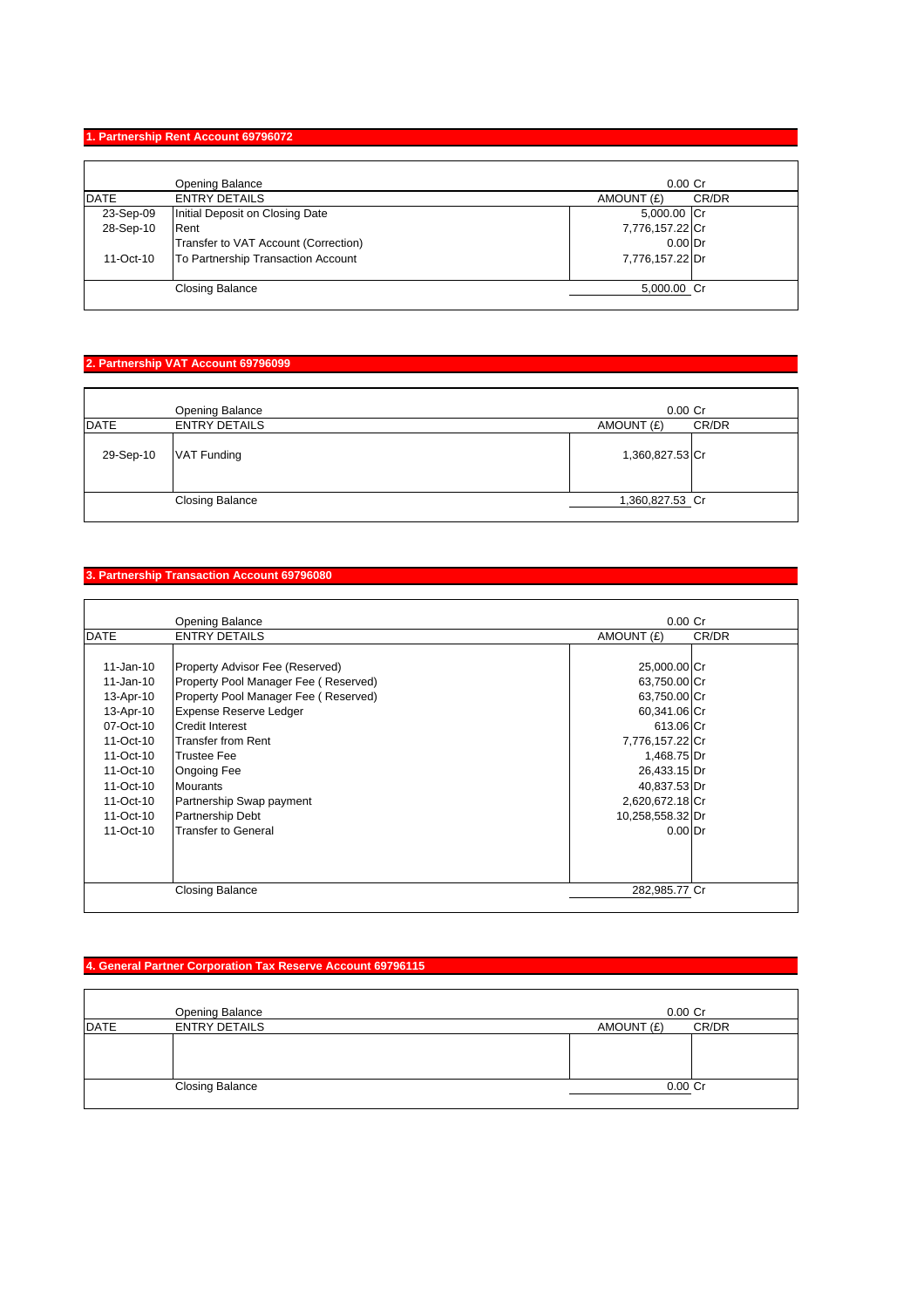# **5. Partnership Pre-Enforcement Priority of Payments**

| Date      |                                                                               | <b>Funds Paid Out of</b><br>account (£) | <b>Funds Received</b><br>into account (£) |
|-----------|-------------------------------------------------------------------------------|-----------------------------------------|-------------------------------------------|
| 11-Oct-10 |                                                                               |                                         |                                           |
|           | <b>Partnership Available Funds</b>                                            |                                         |                                           |
|           | a Rental Income                                                               |                                         | 7,776,157.22                              |
|           | b Funds from Issuer under Partnership Swaps                                   |                                         | 10,258,582.98                             |
|           | c From Partnership VAT Account                                                |                                         |                                           |
|           | d From Partnership Disposal Proceeds Account                                  |                                         |                                           |
|           | e From Partnership Insurance Proceeds Account                                 |                                         |                                           |
|           | f Interest received by the Partnership Accounts and Rent Account              |                                         |                                           |
|           | g Eligible Investment Earnings by Partnership                                 |                                         |                                           |
|           | h Advance under Committed Subordinated Loan Agreement                         |                                         |                                           |
|           | i Net proceeds of a CPO Disposal or a Mortgage Property                       |                                         |                                           |
|           | jNet proceeds of a disposal of a Mortgage Property                            |                                         |                                           |
|           | k Any other sums standing to the credit of the Partnership Transaction Ac     |                                         | 60,954.12                                 |
|           | <b>Partnership Pre-Enforcement Priority of Payments</b>                       |                                         |                                           |
|           | a Partnership Security Trustee Fees                                           | 1,468.75                                |                                           |
|           | b Issuer Security Trustee Fee, Bond Trustee, operating expenses of the Issuer |                                         |                                           |
|           | (Ongoing Partnership Facility Fee)                                            | 20,683.15                               |                                           |
|           | c Partnership Operating Expenses excluding GP UK Tax                          | 14,517.50                               |                                           |
|           | d Partnership Operator Fee                                                    | 8,812.50                                |                                           |
|           | d Property Advisor Fee (Annual 25 K Jan)                                      |                                         |                                           |
|           | d Nominees Corporate Services Provider Fee                                    | 5,875.00                                |                                           |
|           | d Nominees Holdco Corporate Services Provider Fee                             | 11,632.53                               |                                           |
|           | d Nominees Side Letter payments                                               |                                         |                                           |
|           | d Nominees Holdco Side Letter payments                                        |                                         |                                           |
|           | d Account Bank Fee                                                            |                                         |                                           |
|           | d Cash Manager Fee                                                            |                                         |                                           |
|           | d Issuer Account Bank, PPA CM, CSP Fee (Ongoing Partnership Facility Fee)     | 5,000.00                                |                                           |
|           | d Headlease payment                                                           |                                         |                                           |
|           | e Partnership Expenses Ledger payment                                         | 6.250.00                                |                                           |
|           | f Partnership Debt Interest                                                   | 8,488,081.32                            |                                           |
|           | f Partnership Swap payment                                                    | 7,637,910.80                            |                                           |
|           | g Partnership Debt Principal                                                  | 1,770,477.00                            |                                           |
|           | Issuer Partnership Swap Termination Amount (Ongoing Partnership Facility      |                                         |                                           |
|           | h Fee)                                                                        | 750.00                                  |                                           |
|           | i Partnership Swap Termination Amount                                         |                                         |                                           |
|           | <b>Property Pool Manager Fee</b>                                              | 63,750.00                               |                                           |
|           | k Partnership Expenses Ledger payment                                         | 60,485.77                               |                                           |
|           | I Alteration Adjustment Rent                                                  |                                         |                                           |
|           | m Committed Subordinated Loan payment                                         |                                         |                                           |
|           | n Partnership Distribution Account                                            |                                         |                                           |
|           | Totals                                                                        | 18,095,694.32                           | 18,095,694.32                             |

| Expense Reserve Ledger - Max GBP 500,000.00 |              |
|---------------------------------------------|--------------|
| Date<br>11-Oct-10                           | 66,735.77 Cr |
| Balance                                     | 66,735.77    |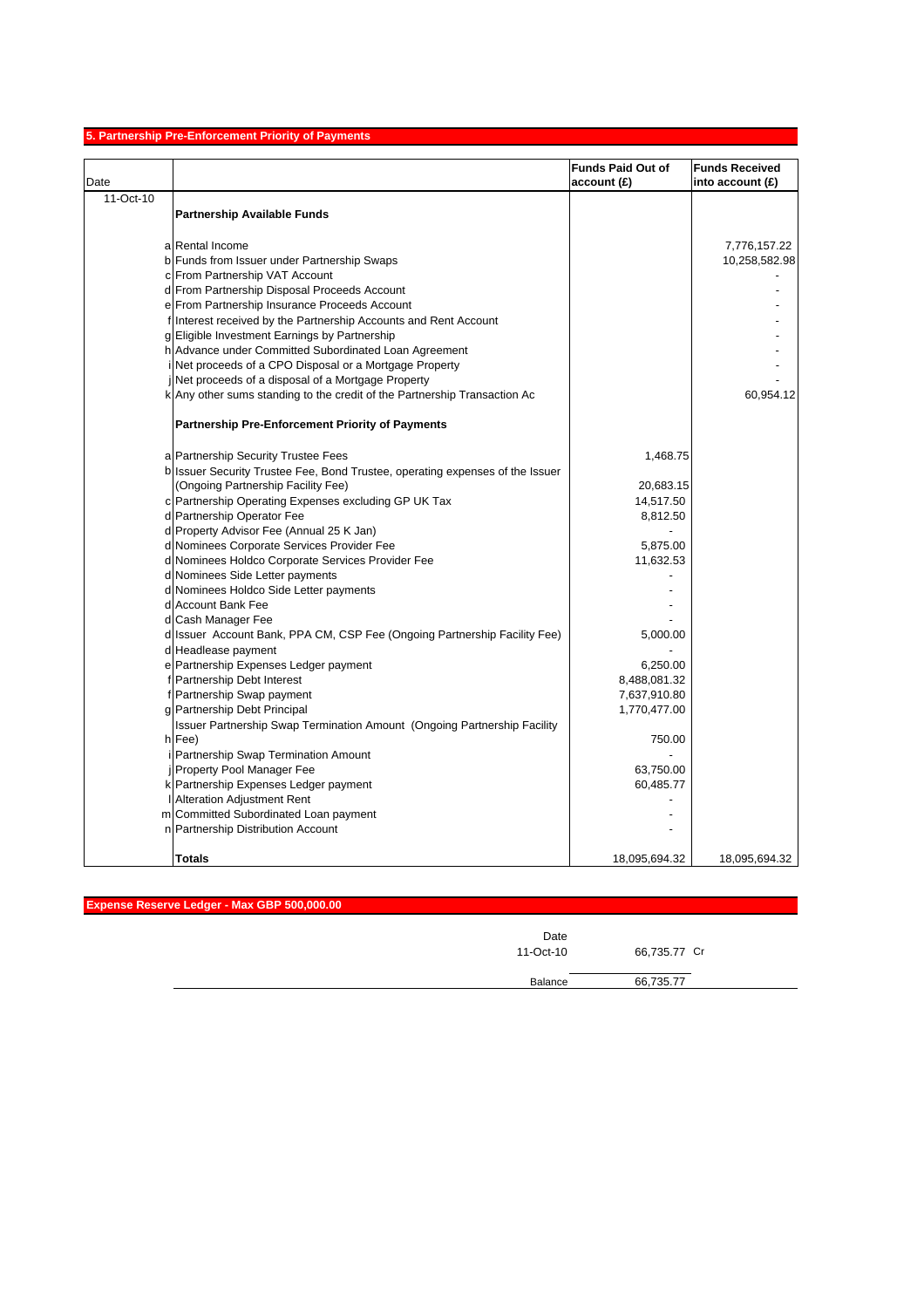# **6. Issuer Transaction Account 69796123**

|               | <b>Opening Balance</b>                   | $0.00$ Cr           |
|---------------|------------------------------------------|---------------------|
| <b>DATE</b>   | <b>ENTRY DETAILS</b>                     | CR/DR<br>AMOUNT (£) |
|               | From Close                               | 17,364.00 Cr        |
| 13-Jan-10     | <b>Issuer Operating Costs (Reserved)</b> | 50,996.00 Cr        |
| $13 - Jan-10$ | <b>Isuer Profit</b>                      | 750.00 Cr           |
| 01-Feb-10     | Credit interest                          | 91.77 Cr            |
| 01-Mar-10     | <b>Credit interest</b>                   | 7.96 Cr             |
| 26-Mar-10     | Dividend Declared                        | 12,501.50 Dr        |
| 01-Apr-10     | <b>Credit interest</b>                   | 8.51 Cr             |
| 13-Apr-10     | <b>Issuer Profit</b>                     | 750.00 Cr           |
| 03-May-10     | <b>Credit interest</b>                   | 19.79 Cr            |
| 25-May-10     | <b>Return PWC Fee</b>                    | 26,450.00 Cr        |
| 01-Jun-10     | <b>Credit interest</b>                   | 7.61 Cr             |
| $01 -$ Jul-10 | <b>Credit interest</b>                   | 10.35 Cr            |
| 13-Oct-10     | <b>Swaps Receipts</b>                    | 2,620,672.18 Cr     |
| $13-Oct-10$   | <b>Partnership Debt</b>                  | 10,258,558.32 Cr    |
| 13-Oct-10     | Swap Pays                                | 2,620,672.18 Dr     |
| 13-Oct-10     | Ongoing Fee                              | 26,433.15 Cr        |
| 13-Oct-10     | <b>HSBC</b> Fee                          | 7,643.75 Dr         |
| 13-Oct-10     | <b>SFM Fee</b>                           | 18,039.40 Dr        |
| 13-Oct-10     | <b>Issuer Profit</b>                     | 750.00 Cr           |
| 13-Oct-10     | <b>Notes</b>                             | 10,258,558.32 Dr    |
|               | <b>Closing Balance</b>                   | 85,454.49 Cr        |

## **7. Issuer Pre-Enforcement Priority of Payments**

| Date      |                                                        | <b>Funds Paid Out of</b><br>account(E) | <b>Funds Received</b><br>into account $(E)$ |
|-----------|--------------------------------------------------------|----------------------------------------|---------------------------------------------|
| 13-Oct-10 |                                                        |                                        |                                             |
|           | <b>Issuer Available Funds</b>                          |                                        |                                             |
|           | a Funds due to Issuer under Partnership Swap Agreement |                                        | 7,637,910.80                                |
|           | b Amounts due to Issuer in respect of Partnership Loan |                                        | 10,284,991.47                               |
|           | c Any amount due to Issuer under Issuer Swap Agreement |                                        | 10,258,582.98                               |
|           | d Ineterest Received by Issuer on Transaction Account  |                                        | 74.40                                       |
|           | e Eigible Investment Earnings                          |                                        | 0.00                                        |
|           | <b>Issuer Pre-Enforcement Priority of Payments</b>     |                                        |                                             |
|           | a Bond Trustee Fee                                     | 1,175.00                               |                                             |
|           | a Issuer Security Trustee Fee                          | 1,468.75                               |                                             |
|           | b Issuer Operating Expenses                            | 18,039.40                              |                                             |
|           | c Issuer/Issuer Holdco Corporate Services Provider Fee | 0.00                                   |                                             |
|           | c Paying Agent Fee                                     | 500.00                                 |                                             |
|           | c Account Bank Fee                                     | 750.00                                 |                                             |
|           | c Cash Manager Fee                                     | 3,750.00                               |                                             |
|           | d Bond Interest                                        | 8,488,081.31                           |                                             |
|           | d Bond Principal                                       | 1,770,477.00                           |                                             |
|           | d Issuer Swap Provider                                 | 7,637,910.80                           |                                             |
|           | d Partnership Swap payment                             | 10,258,582.98                          |                                             |
|           | e Issuer Profit                                        | 750.00                                 |                                             |
|           | f Swap Subordinated Amounts                            | 0.00                                   |                                             |
|           | g Issuer Partnership Swap Termination Amount           | 0.00                                   |                                             |
|           | h Issuer Transaction Account                           | 74.41                                  |                                             |
|           | <b>Totals</b>                                          | 28,181,559.65                          | 28,181,559.65                               |